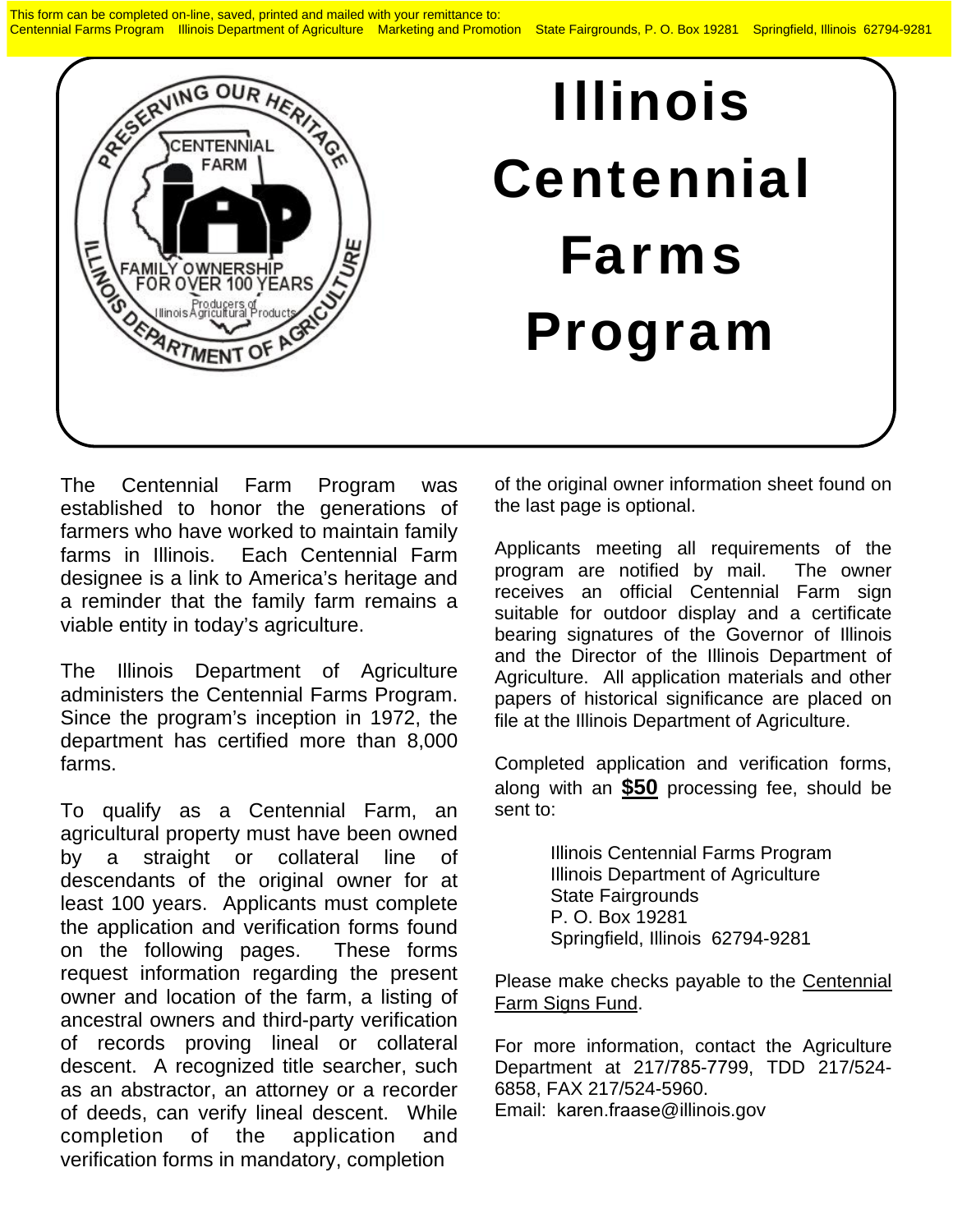

## CENTENNIAL FARM APPLICATION



|      |         |                                                                                        | Original Purchase Date: ___________ Original Acreage: ___________ Present Acreage: __________                        |
|------|---------|----------------------------------------------------------------------------------------|----------------------------------------------------------------------------------------------------------------------|
|      |         |                                                                                        |                                                                                                                      |
|      |         |                                                                                        |                                                                                                                      |
|      |         |                                                                                        |                                                                                                                      |
|      |         |                                                                                        |                                                                                                                      |
|      |         | List all owners, beginning with original family owner and continuing to present owner: |                                                                                                                      |
| Date | Name(s) |                                                                                        | <b>Relationship to Present Owner</b>                                                                                 |
|      |         |                                                                                        |                                                                                                                      |
|      |         |                                                                                        |                                                                                                                      |
|      |         |                                                                                        |                                                                                                                      |
|      |         |                                                                                        |                                                                                                                      |
|      |         |                                                                                        |                                                                                                                      |
|      |         |                                                                                        |                                                                                                                      |
|      |         |                                                                                        | The above information is true and correct as attested to by the accompanying legal document - the verification page. |
|      |         |                                                                                        |                                                                                                                      |

To whom should the Department address its correspondence, sign and certificate? Name: \_\_\_\_\_\_\_\_\_\_\_\_\_\_\_\_\_\_\_\_\_\_\_\_\_\_\_\_\_\_\_\_\_\_\_\_\_\_\_\_\_\_\_\_\_\_\_\_\_\_\_\_\_\_\_\_\_\_\_\_\_\_\_\_\_\_\_\_\_\_\_\_\_\_\_\_\_\_\_\_\_\_\_\_\_\_\_\_\_\_ Address: \_\_\_\_\_\_\_\_\_\_\_\_\_\_\_\_\_\_\_\_\_\_\_\_\_\_\_\_\_\_\_\_ City: \_\_\_\_\_\_\_\_\_\_\_\_\_\_\_\_\_\_\_\_\_\_ State: \_\_\_\_\_\_\_\_\_\_\_ Zip: \_\_\_\_\_\_\_\_\_ Phone: \_\_\_\_\_\_\_\_\_\_\_\_\_\_\_\_\_\_\_\_\_\_\_\_\_\_\_\_\_\_\_\_\_\_\_\_\_\_\_\_\_\_ E-mail address: \_\_\_\_\_\_\_\_\_\_\_\_\_\_\_\_\_\_\_\_\_\_\_\_\_\_\_\_\_\_\_\_\_\_

Signature of Applicant Date

IMPORTANT NOTICE: This state agency is requesting disclosure of information that is necessary to accomplish the statutory purpose as outlined under 20 ILCS 205/40.7. Failure to provide this information may prevent this form from being processed. This form has been approved by the State Forms Management Center. IL406-1594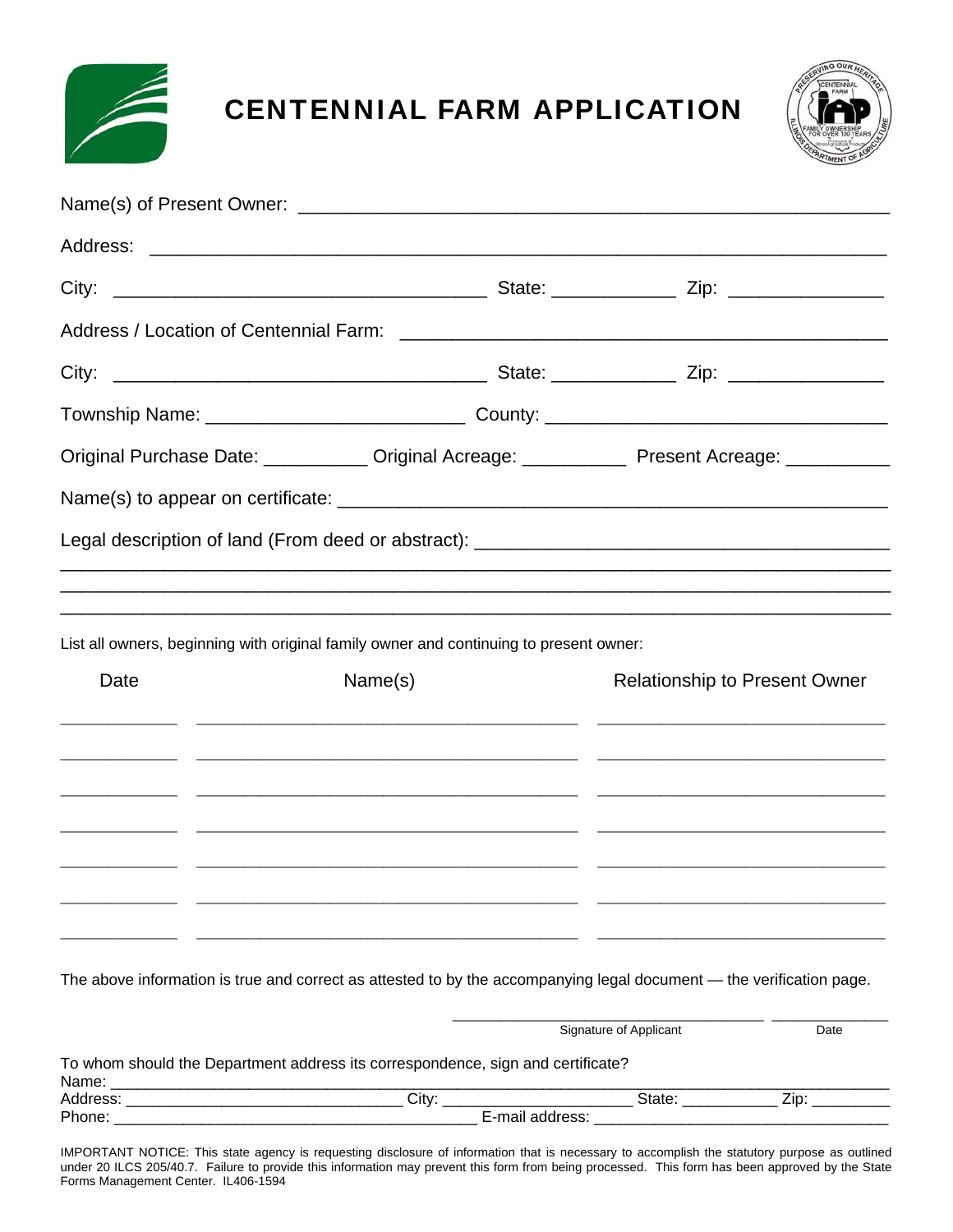



a member of the Illinois Land Title Association (or a recognized title searcher) do

 $\frac{1}{2}$  ,  $\frac{1}{2}$  ,  $\frac{1}{2}$  ,  $\frac{1}{2}$  ,  $\frac{1}{2}$  ,  $\frac{1}{2}$  ,  $\frac{1}{2}$  ,  $\frac{1}{2}$  ,  $\frac{1}{2}$  ,  $\frac{1}{2}$  ,  $\frac{1}{2}$  ,  $\frac{1}{2}$  ,  $\frac{1}{2}$  ,  $\frac{1}{2}$  ,  $\frac{1}{2}$  ,  $\frac{1}{2}$  ,  $\frac{1}{2}$  ,  $\frac{1}{2}$  ,  $\frac{1$ 

hereby certify that I have searched the records and found the farm originally owned by

\_\_\_\_\_\_\_\_\_\_\_\_\_\_\_\_\_\_\_\_\_\_\_\_\_\_\_\_\_\_\_\_\_\_\_\_\_\_\_\_\_\_\_\_\_\_\_\_\_\_\_\_\_\_\_\_\_\_\_\_\_\_\_\_\_\_\_\_

\_\_\_\_\_\_\_\_\_\_\_\_\_\_\_\_\_\_\_\_\_\_\_\_\_\_\_\_\_\_\_\_\_\_\_\_\_\_\_\_\_\_\_\_\_\_\_\_\_\_\_\_\_\_\_\_\_\_\_\_\_\_\_\_\_\_\_\_

\_\_\_\_\_\_\_\_\_\_\_\_\_\_\_\_\_\_\_\_\_\_\_\_\_\_\_\_\_\_\_\_\_\_\_\_\_\_\_\_\_\_\_\_\_\_\_\_\_\_\_\_\_\_\_\_\_\_\_\_\_\_\_\_\_\_\_\_

legally described as \_\_\_\_\_\_\_\_\_\_\_\_\_\_\_\_\_\_\_\_\_\_\_\_\_\_\_\_\_\_\_\_\_\_\_\_\_\_\_\_\_\_\_\_\_\_\_\_\_\_\_\_

now presently owned by \_\_\_\_\_\_\_\_\_\_\_\_\_\_\_\_\_\_\_\_\_\_\_\_\_\_\_\_\_\_\_\_\_\_\_\_\_\_\_\_\_\_\_\_\_\_\_\_ Present Owner)

to have been in the same family of lineal descendants for 100 years or more and that

\_\_\_\_\_\_\_\_\_\_\_\_\_\_\_\_\_\_\_\_\_\_\_\_\_\_\_\_\_\_\_\_\_\_\_\_\_\_\_\_\_\_\_\_\_\_\_\_\_\_\_\_\_\_\_\_\_\_\_\_\_\_\_\_\_\_\_\_

is a lineal or collateral descendant of the original owner in a line of lineal descendancy.

> \_\_\_\_\_\_\_\_\_\_\_\_\_\_\_\_\_\_\_\_\_\_\_\_\_\_\_\_\_\_\_\_\_\_\_\_\_\_\_\_\_\_\_\_\_ **Signature**

> \_\_\_\_\_\_\_\_\_\_\_\_\_\_\_\_\_\_\_\_\_\_\_\_\_\_\_\_\_\_\_\_\_\_\_\_\_\_\_\_\_\_\_\_\_ Name of Title Company

> \_\_\_\_\_\_\_\_\_\_\_\_\_\_\_\_\_\_\_\_\_\_\_\_\_\_\_\_\_\_\_\_\_\_\_\_\_\_\_\_\_\_\_\_\_ Address, City, State, Zip

> \_\_\_\_\_\_\_\_\_\_\_\_\_\_\_\_\_\_\_\_\_\_\_\_\_\_\_\_\_\_\_\_\_\_\_\_\_\_\_\_\_\_\_\_\_ Phone Number